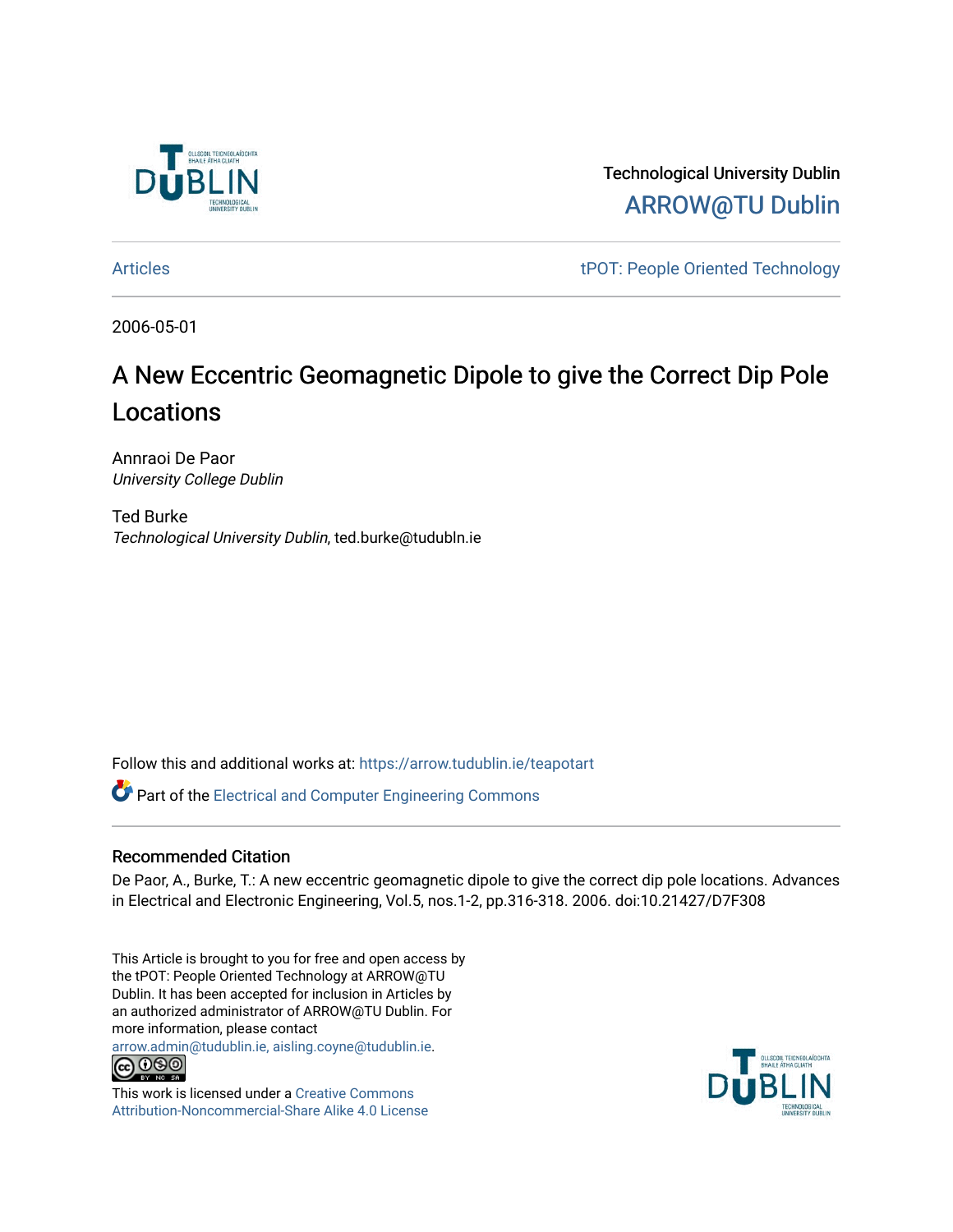# **A NEW ECCENTRIC GEOMAGNETIC DIPOLE TO GIVE THE CORRECT DIP POLE LOCATIONS**

**A. de Paor a), E. Burke a)**

*a) School of Electrical, Electronic and Mechanical Engineering, National University of Ireland, Dublin (UCD), Belfield, Dublin 4, Ireland e-mail:[annraoi.depaor@ucd.ie](mailto:annraoi.depaor@ucd.ie)*

**Summary** In this paper, we describe a new eccentric dipole model of the Earth's magnetic field. The constraints under which the conventional eccentric dipole model is defined result in predicted dip pole locations that differ significantly from the measured locations. Here, we give a preliminary exposition of a new dipole model which, because it is constrained by the observed dip pole locations, overcomes this problem.

## **1. INTRODUCTION**

It is customary to describe the geomagnetic field as the gradient of scalar potential *V* , which is expressed as a series expansion of orthogonal spherical harmonics [1]. Ideally, this is an infinite series in terms of coefficients  $g_n^m$  and  $h_n^m$ , where *m* runs from 0 to *n* and *n* runs from 1 to  $\infty$ . In practice, the series is typically truncated at  $n = 10$ or  $n = 12$ .

Truncated at  $n = 1$ , the series includes terms containing only  $g_1^0$ ,  $g_1^1$  and  $h_1^1$ . This gives the field of a dipole centred at the geographic centre of the earth, having an axis inclined with respect to the geographic axis. This is the conventional *centred*   $$ 1  $g_1^0$ ,  $g_1^1$  and  $h_1^1$ 8 coefficients  $g_1^0$ ,  $g_1^1$ ,  $g_2^0$ ,  $g_2^1$ ,  $g_2^2$  and  $h_1^1$ ,  $h_2^1$ ,  $h_2^2$ . produces a higher order approximation, retaining the This is the conventional *eccentric dipole model*,



*Fig. 1. A cross-section of the Earth containing the dip poles S and N and the geographic centre. The proposed eccentric dipole, D2, is aligned parallel to SN (the line joining the dip poles) and located at a distance d from the geographic centre.*

which has been the subject of papers by Schmidt [2], Bartels [3] and Fraser-Smith [4]. This eccentric dipole is restricted insofar as its axis is parallel with that of the centred dipole. One consequence of this is that the associated dip poles are quite far from the measured dip pole positions. Since the dip poles are such a prominent and measurable feature of the geomagnetic field, we felt that it might be of value to introduce another eccentric dipole model which gives the correct dip pole locations. To reproduce dip poles at any two specified locations, there are an infinite number of points at which the dipole can be situated. However, by introducing an additional constraint - that the dipole position be equidistant from the two dip poles – a unique solution for the dipole's position and orientation is obtained. We give here a preliminary exposition of this development. It remains for the future to establish how accurately other features of the geomagnetic field are reproduced by this new dipole model.

### **2. DEVELOPMENT OF THEORY**

At point  $S$ , the magnetic flux density vector is readily calculated as

$$
\mathbf{B} = k\{3r\sin\theta\left(r\cos\theta - d\right),\newline r^2\left(1 - 3\cos 2\theta\right) - 2d^2 + 4dr\cos\theta\}
$$

where

$$
k = \frac{m\mu_0}{4\pi\left[r^2 + d^2 - 2dr\cos\theta\right]^{5/2}}
$$

We now consider that  $S$  is in fact the Southern dip pole and  $N$  the northern dip pole. At  $S$  therefore, the flux is along the radius vector  $r = r(\cos \theta, \sin \theta)$ . Therefore, *S* satisfies the relations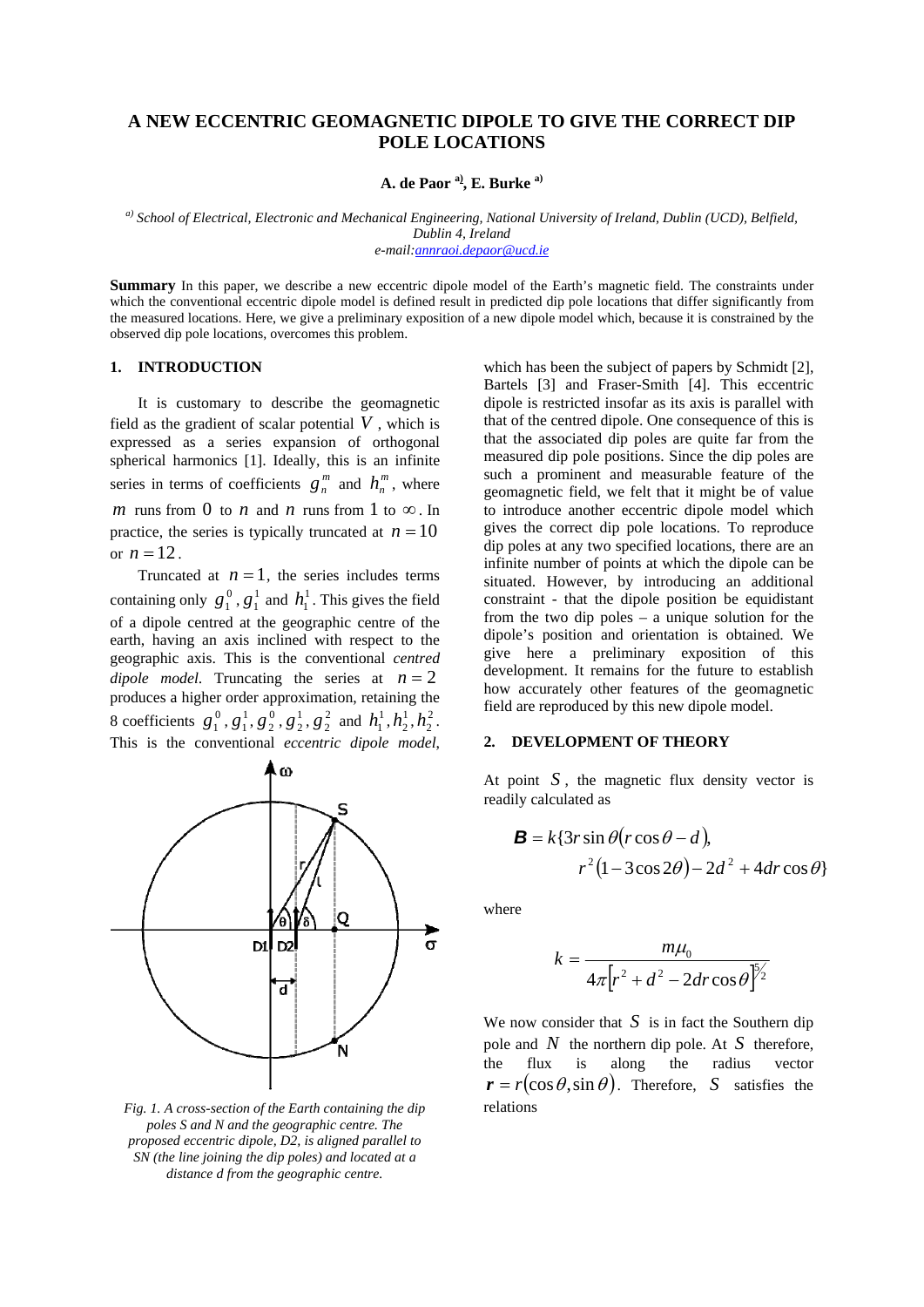

*Fig. 2. Relationship between normalised Earth's spherical coordinates la (latitude) and lo (longitude) and the cartesian coordinates x, y and z.*

$$
k.3r\sin\theta(r\cos\theta - d) = \gamma r\cos\theta
$$

$$
k\frac{[r^2(1 - 3\cos 2\theta) - 2d^2 + 4dr\cos\theta]}{2} = \gamma r\sin\theta
$$

Eliminating  $k$  and  $\gamma$  between these equations leads after some manipulation to

$$
\cos^2\theta + \left(\frac{r}{d} + \frac{d}{r}\right)\cos\theta - 3 = 0
$$

We now use the simplified notation

$$
e=\frac{d}{r}
$$

where  $e$  is the (fractional) eccentricity of the dipole and

$$
f=\cos\theta\,,
$$

where  $f$  is the (fractional) eccentricity of the  $NS$ axis. The last equation can then be written

$$
\frac{1}{e} + e = \frac{3}{f} - f
$$

In practice  $f$  is known (as we shall show below) from the positions of  $S$  and  $N$  measured on the Earth's surface and so, solving for the appropriate root of the resulting quadratic for e gives

$$
e = \frac{1}{2f} \left[ 3 - f^2 - \sqrt{(9 - f^2)(1 - f^2)} \right]
$$

This defines the eccentricity of our proposed dipole. Its axis is parallel to  $NS$  and lies in the plane containing  $N$ ,  $S$  and the geographic center of the Earth.

The fractional eccentricity,  $f$ , of the  $NS$  axis is measured as follows. Normalising the radius of the Earth to unity, a point on the surface of the Earth may be specified in terms of its latitude, *la* , and longitude,  $lo$ , as shown in Fig 2.

In Fig. 2 the *xz* plane contains the great circle  $0-180^\circ$  longitude. The coordinates of *P* are

$$
x = \cos la \cdot \cos lo
$$
  

$$
y = \cos la \cdot \sin lo
$$
  

$$
z = \sin la
$$

If we denote the coordinates of the north and south dip poles by  $(x_n, y_n, z_n)$  and  $(x_s, y_s, z_s)$ respectively, the coordinates of the centre point of  $NS$  , which corresponds to point  $Q$  in Fig. 1 are

$$
\left(\frac{x_n + x_s}{2}, \frac{y_n + y_s}{2}, \frac{z_n + z_s}{2}\right)
$$

Note that in our normalized coordinate system,  $f$  is equal to the distance of point *Q* from the origin.

$$
f = \sqrt{\left(\frac{x_s + x_n}{2}\right)^2 + \left(\frac{y_s + y_n}{2}\right)^2 + \left(\frac{z_n + z_s}{2}\right)^2}
$$

Scaling the coordinates of  $Q$  by  $e/f$  gives the coordinates of the dipole location as

$$
(a,b,c) = \frac{e}{f} \left( \frac{x_n + x_s}{2}, \frac{y_n + y_s}{2}, \frac{z_n + z_s}{2} \right).
$$

The dipole axis is parallel to *NS* . Thus, if we define

$$
(g,h,i) = (x_n - x_s, y_n - y_s, z_n - z_s),
$$

the dipole axis may be traced out parametrically as

$$
(a+\lambda g, b+\lambda h, c+\lambda i),
$$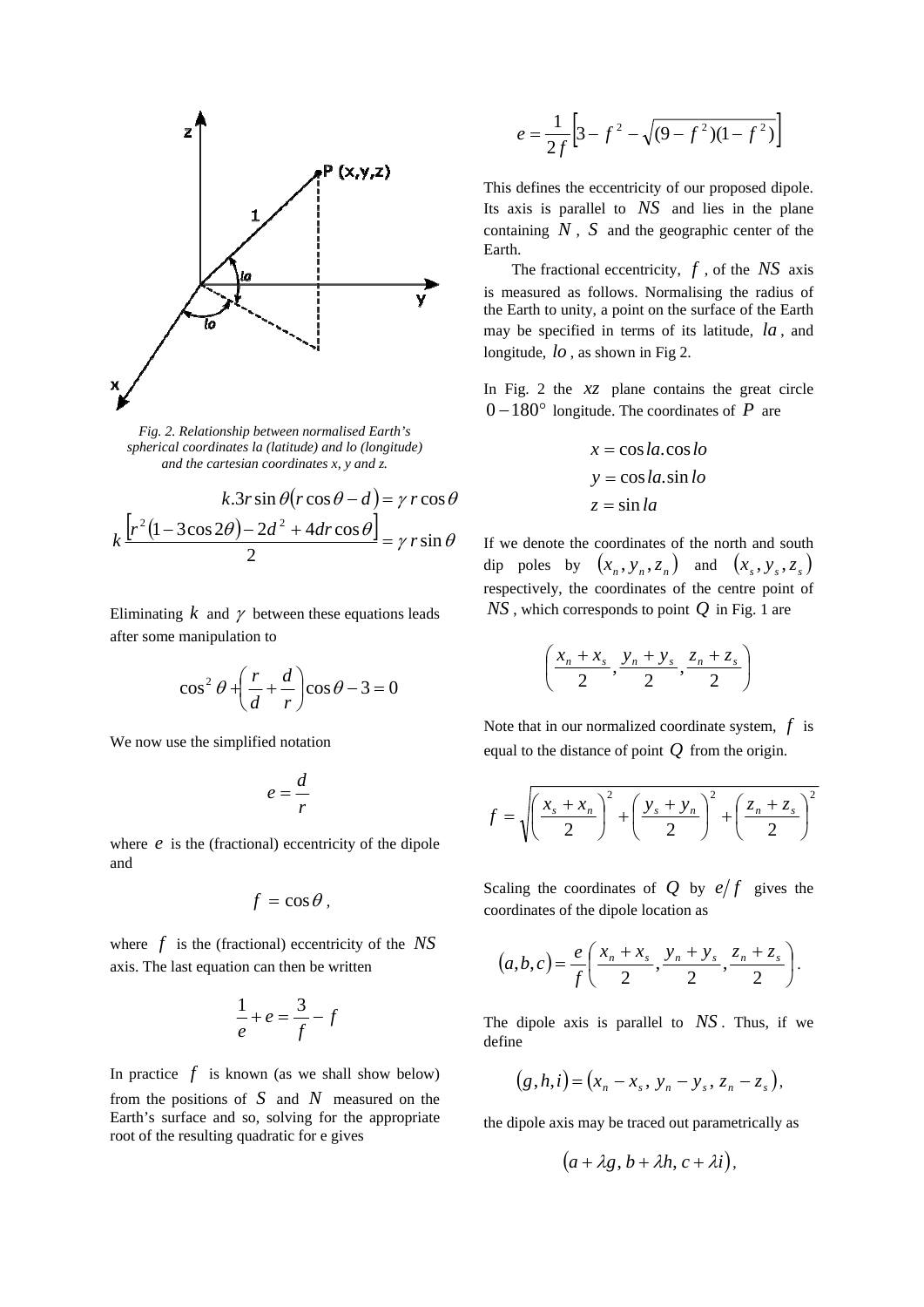where  $\lambda$  is a real parameter.

The points of intersection of the eccentric dipole axis with the surface of the normalized Earth are defined by the condition

$$
1=(a+\lambda g)^2+(b+\lambda h)^2+(c+\lambda i)^2.
$$

This gives the equation

$$
\lambda = \pm \sqrt{\frac{1 - (a^2 + b^2 + c^2)}{g^2 + h^2 + i^2}},
$$

(where it is noted in the derivation that  $ag + bh + ci \equiv 0$ ). The positive solution of  $\lambda$ corresponds to a new north "geomagnetic pole" and the negative solution of  $\lambda$  to the south. All that remains now is to use the equation  $x, y, z$  in reverse to find the find the latitude and longitude of the new geomagnetic fields.

#### **3. EXAMPLE**

Historic locations of  $S$  and  $N$  are summarized by Mandea and Dormy [5]. The latest measurements given by them are  $S$ , 2000 and  $N$ , 2001. We could use these in an example but we find in fact, that they are almost identical with values predicted by the full geomagnetic series, and so we use the figures for 2006 predicted by the full series [6]:

$$
N : la = 83.8^{\circ}, lo = -122.0^{\circ}
$$
  

$$
S : la = -64.5^{\circ}, lo = 137.7^{\circ}
$$

These give the fractional center of our eccentric dipole as

$$
(a,b,c) = (-0.063957, 0.033737, 0.01559)
$$

and our new north and south geometric poles are

$$
N_g : la = 79.898^\circ, lo = -66.669^\circ
$$
  

$$
S_g : la = -72.424^\circ, lo = 130.82^\circ
$$

#### **4. DISCUSSION**

By definition, our dipole model reproduces the experimentally observed positions of the dip poles. Other features that could be experimentally investigated include the predicted collinearity of the field at  $N_g$  and  $S_g$ , the new geomagnetic poles (where the dipole axis intersects the surface of the earth). Furthermore, there exists a unique circular locus of points at which the surface field due to the

dipole is parallel to the dipole axis. This circle coincides with the intersection of a plane passing through the dipole position and normal to its axis with the earth's surface. Investigation of the correspondence between these predicted features and the observed field would be of interest. However, the inevitable effects of local perturbations should not be unexpected.

Our dipole differs from the Schmidt-Bartels-Frazer-Smith eccentric dipole (1985 with 1984N and 1986S), but we note the drawback enshrined in Fraser-Smith's comment that "the ED dip poles do not closely conform to the observed dip pole points". We have at least shown how to define an eccentric dipole which overcomes this limitation. How accurate it is in other respects remains to be investigated.

Another noteworthy dipole model is that of Bochev [7]. His is an eccentric dipole, generated by minimizing the mean square error between the dipole field and the field as measured by 61 geomagnetical observatories. He tabulated the results for 1932, 1937, 1942, 1945, 1950, 1955 and 1960. To illustrate his results, we consider 1945, for which the measured dip pole locations were:

$$
N : la = 73.9^{\circ}, lo = -100.2^{\circ}
$$
  

$$
S : la = -68.2^{\circ}, lo = 144.5^{\circ}
$$

The corresponding normalised dipole positions given by Bochev are:

$$
a = -0.0489
$$
,  $b = 0.0402$ ,  $c = -0.0027$ .

This translate to an eccentricity  $e = 0.0634$ . The corresponding figures for our dipole are:

$$
a = -0.0594
$$
,  $b = -0.0097$ ,  $c = 0.0055$ 

giving  $e = 0.0605$ . The normalised vector direction for Bochev's dipole is

$$
\bigl(-0.0653,0.1929,-0.9790\bigr)
$$

and for our dipole is

$$
(-0.1287, 0.2483, -0.9601)
$$

The angle between these vectors is  $4.9449^\circ$ . Although the position of Bochev's dipole is quite different to that of ours, the eccentricities are very close, and the angle between the dipole directions is small. Bochev's 61 geomagnetical observatories give a very sparse and geographically biased coverage of the Earth's magnetic field, perhaps accounting for Fraser-Smith's passing over his work in a single sentence. However, it would be very interesting to